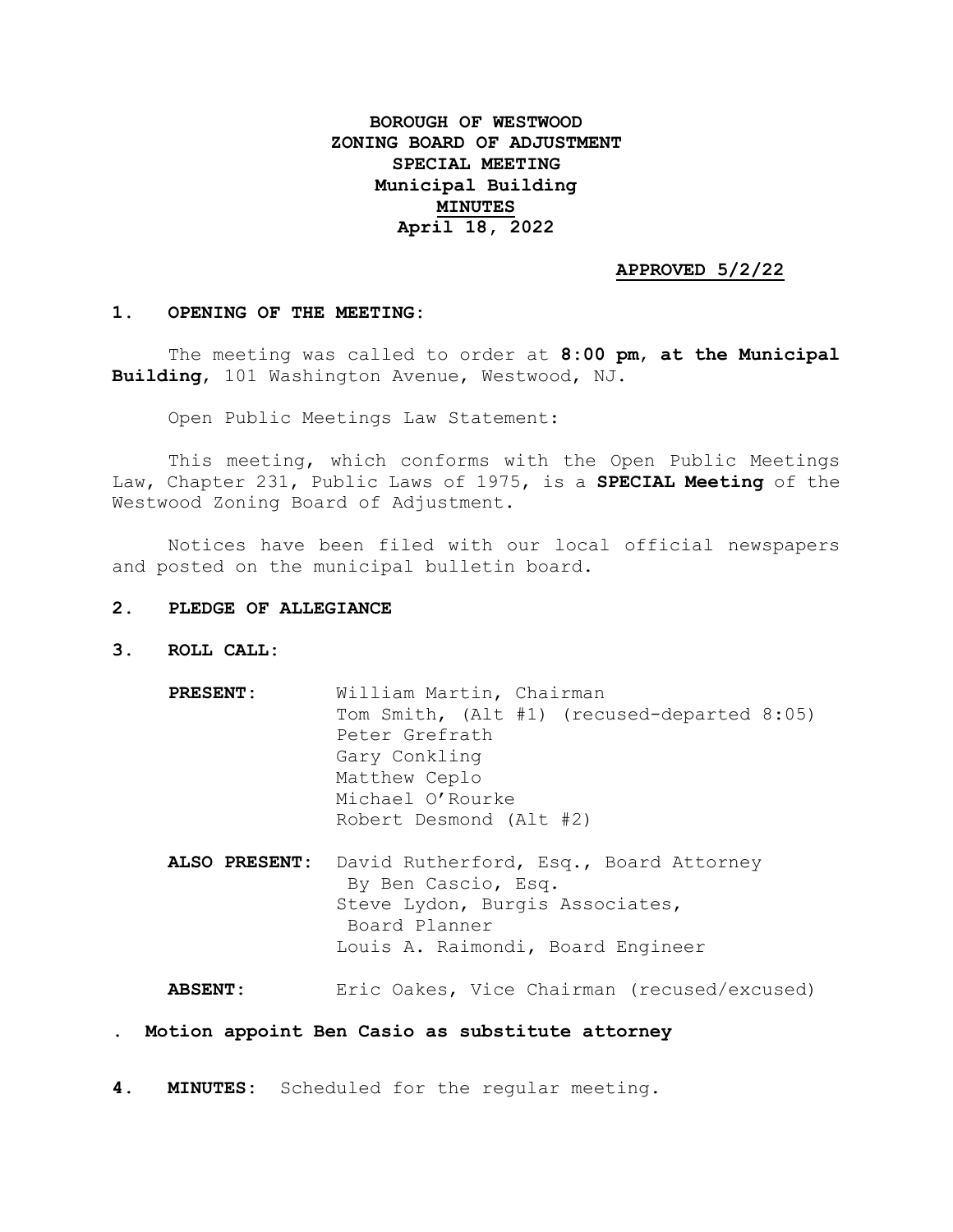- **5. CORRESPONDENCE:** None
- **6. VOUCHERS:** None
- **7. RESOLUTIONS:**
- **8. PENDING NEW BUSINESS:** None
- **9. VARIANCES, SUBDIVISIONS AND/OR SITE PLANS, APPEALS, INTERPRETATIONS:** SWEARING IN OF BOARD PROFESSIONALS FOR PUBLIC HEARINGS **The Board Professionals were sworn in.**

**1. KLR 565 LLC- 561-565-Broadway, Block 802, Lots 1 & 2 - Seven (7) Unit Apartment Complex, D & C Variances, Lot Consolidation and Site Plan -** Tom Smith & Eric Oakes are recused on this application. Atty Matthew Capizzi, Esq. gave overview from last meeting.

Perry Frenzel, applicant's engineer, continued under oath revised his revised Site Plans, last 4/7/22, marked as exhibits, per comments at last meeting. There will be charging stations for spaces 1-8 within the building, one for each tenant and one for a visitor if necessary. Chambers were shortened, and they also added bollards at end of the space, to prevent a vehicle from driving over the drainage. An easement for the garbage truck is proposed at the southwest corner. The dumpster location in northeasterly corner was described. Mr. Raimondi reviewed his report of 4/14/22 and questioned Mr. Frenkel about the easement to allow the use of Lot 3, Block 802 for ingress and egress over same for garbage/refuse collection. Lot 4 is excluded from the easement. Lot 3 is the key lot for access, and an easement agreement is to be provided. Mr. Capizzi explained the circulation for the garbage truck and the refuse container on Lot 3. He would provide the easement on Lot 3 between Lots 3 & 4 in perpetuity. Lots 1, 2 & 3 would be responsible for its maintenance.

Board questions and comments of Mr. Frenzel followed. Mr. Raimondi reviewed his report dated 4/14/22. He requested a metes and bounds description for the easement that rounds the corner of Broadway and Irvington Street for pedestrian access across the site. Also an emergency passenger exit should be provided at the parking level. This would be inserted on the architect's plan. Mr. Raimondi asked for the sanitary sewer connection for the proposed building, with a profile to the existing main in either Irvington or Broadway, to be shown on Mr. Frenzel's plans, which was agreed to. Also, Mr. Capizzi stated they are in the process of removing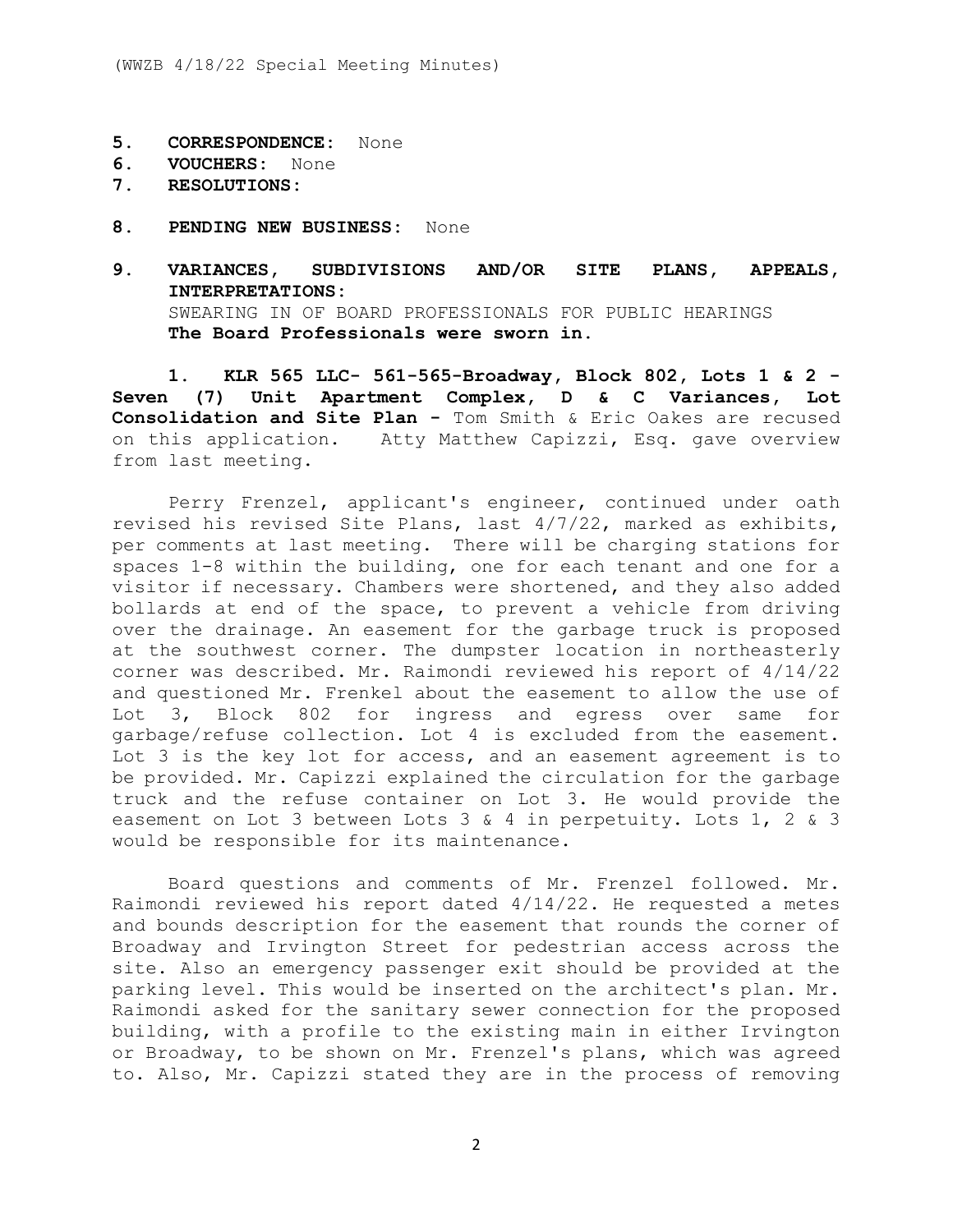the three monitoring wells, per Mr. Raimondi's report. There were no further questions of Mr. Frenzel and none from the public.

Robert Zampolin, applicant's architect, continued under oath and described his architectural plan, last revised 4/1/22. They shifted and redesigned the penthouse. Better energy efficiency was also looked at and they revised the plan with energy efficient windows and spray foam installation for sound deadening qualities. Common areas and lighting have lighting sensors, toning down the levels. Approximately 3,000 sf of solar panels are being contracted for purchase. They would provide the plans for same. Bike racks were shown in parking garage for about five bikes. Emergency pedestrian access would be shown. Storage units can also accommodate storage of the bikes. The Chairman had clarifying questions. There were no further questions of Mr. Zampolin and none from the public.

Brigette Bogart, Licensed NJ Professional Planner, 205 Franklin Avenue, Wyckoff, NJ, was sworn in and accepted. She is familiar with the site and area and made a planning analysis. The lot size is almost two times larger than required. She distributed two planning exhibits, Site and Surrounding Development Analysis, a two-page exhibit with photos, dated 3/21/22, marked A4 and A5. Ms. Bogert discussed the variances and recited special reasons. She discussed the goals of the Master Plan that would be advanced and how they conformed with the Master Plan. The site is specifically suited for this use. She addressed the Medici standards for the use. Ms. Bogart addressed the benefits and that the benefits outweighed any detriments. Lastly, Ms. Bogart addressed the negative criteria. There are no detriments to the public good or impairments to the Master Plan. For all the reasons stated, she feels the Board can grant the variances requested. Mr. Lydon commented as to Ms. Bogart's testimony and did not disagree with any of her comments, adding his own. Chairman Martin had questions regarding the energy efficiency, which he commented this applicant addresses, and the Master Plan mentions. The Chairman asked Ms. Bogart to address buffers. There were no further questions and none from the public.

The matter was opened to the public for comments or questions. Bruce Meisel, Westwood, NJ spoke in favor of the application. He has six properties within 200' of the site. He wrote another letter recently and stated this is as close to a suitable use as you can get on this property. It is a challenged traffic corner, and this is a very low traffic generator and does not even need a traffic expert. This application does no detriments, and there are many positives. The building is aesthetically pleasing. This is a very

3